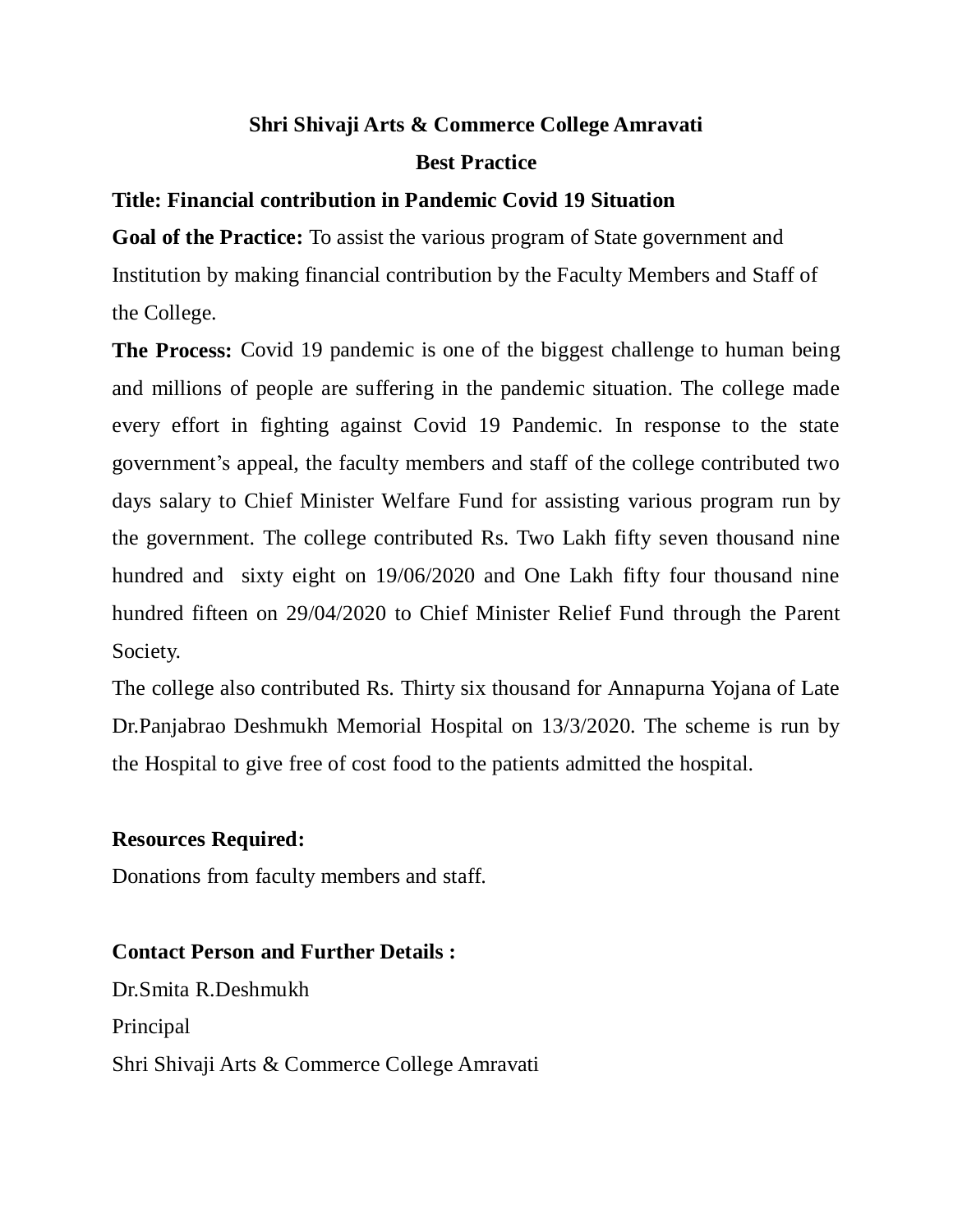| Shri Shivaji Education Society, Amravati.                                                                                      |                                               |
|--------------------------------------------------------------------------------------------------------------------------------|-----------------------------------------------|
| Book No.: 23                                                                                                                   | Receipt No.: 2213                             |
|                                                                                                                                | Date: $29 4 2020$                             |
| Received with thanks from :-                                                                                                   |                                               |
|                                                                                                                                |                                               |
|                                                                                                                                |                                               |
| Shri/Smt. Principal Sheel Shivaji AEB & Commerce<br>eallege, Amravali<br>a sum of Rs. One Lac Fifty Four Thousand Nine Hundred |                                               |
| Pilleenys.                                                                                                                     | only.                                         |
| In by Cash / Cheque / Draft No. $053999$                                                                                       | Dated :                                       |
| as Couid-19-Fund                                                                                                               |                                               |
| $Rs.$ ) 154915/-                                                                                                               | for Shri Shivaji Education Society, Amravati. |
|                                                                                                                                |                                               |
| Cheque Subject to Realization                                                                                                  | Secretary                                     |
|                                                                                                                                |                                               |
|                                                                                                                                |                                               |
|                                                                                                                                |                                               |
| Shri Shivaji Education Society, Amravati.                                                                                      | 2455<br>Receipt No.:                          |
| Book No.: 25                                                                                                                   | Date: 19 06 2020                              |
| Received with thanks from :-                                                                                                   |                                               |
| Shri/Smt. Permeipal, Sheel Shivaji Auls & comm.                                                                                |                                               |
|                                                                                                                                |                                               |
| Mahavidyaluya Amaavaa<br>a sum of Rs. Two Lae, Fifty Seven Thousand orine                                                      | only.                                         |
| Humched Sixty Ceight only                                                                                                      |                                               |
| In by Cash / Cheque / Draft No. $0.54033$ Dated: $1510612020$                                                                  |                                               |
|                                                                                                                                |                                               |
| as Covid-19 Belief fine                                                                                                        | for Shri Shivaji Education Society, Amravati. |
| $RS.$ 257968/-                                                                                                                 |                                               |